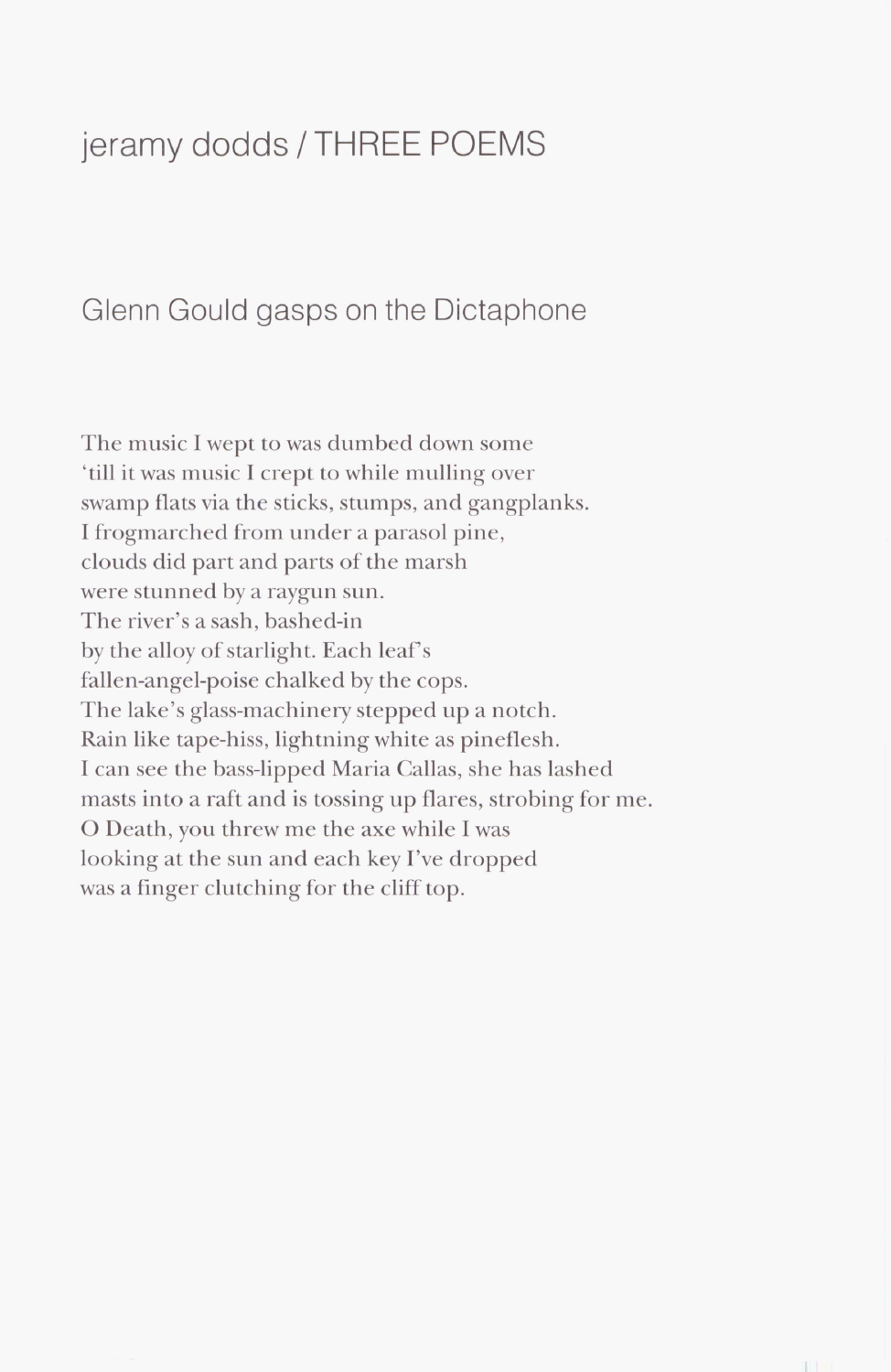## Credit theme from The Rag Castle Hotel

A theremin quartet, backed by ventilation shaft singers, music staged for the shadow theatre, piano bar piano music that reminds us the moon lip-synchs the sun. A brushed drum like 'help' snuffed in a rag-stuffed mouth the velvet pit of your mouth on my mouth last November pale and bedded on the tasseled rag duvet, we are cautious as though calling a stranger's dog. The painting overhead is of a hound hauling a gored goose like a rose through the reeds to his gunman. That same gunman in the room next to ours propped on two pillows, sucking <sup>a</sup>cigarette red, humming the chorus full-throttle, flat-out.